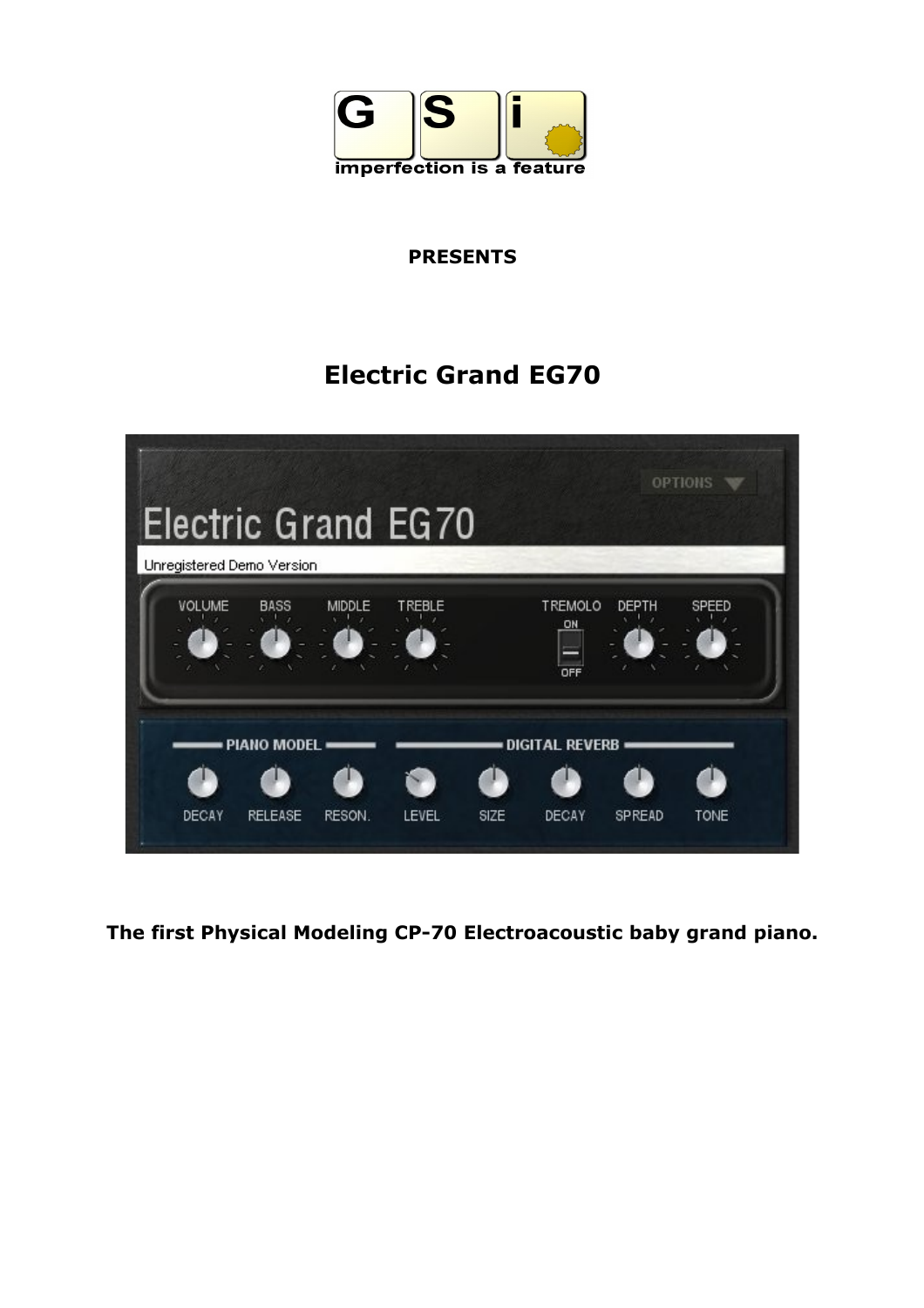#### **License**

**EG70** version 1.0, copyright Guido Scognamiglio - SoundFonts.it - October 2008

LICENSE TERMS FOR SoundFonts.it SOFTWARE

This is a license agreement between "SoundFonts.it" (hereinafter referred to as "the software supplier") and You (hereinafter referred to as "the user").

The software is provided to the user "as is". The software supplier makes no warranties, either express or implied, with respect to the software and associated materials provided to the user, including but not limited to any warranty of fitness for a particular purpose. The software supplier does not warrant that the functions contained in the software will meet your requirements, or that the operation of the software will be uninterrupted or error-free, or that defects in the software will be corrected.

The software supplier does not warrant or make any representations regarding the use or the results of the use of the software or any documentation provided therewith in terms of their correctness, accuracy, reliability, or otherwise. No information or advice given by the software supplier shall create a warranty or in any way increase the scope of this warranty.

The software supplier is not liable for any claims or damages whatsoever, including property damage, personal injury, intellectual property infringement, loss of profits, or interruption of business, or for any special, consequential or incidental damages, however caused.

The user is not allowed to distribute the program. Further, the user may not modify, the user may not decompile and the user may not debug the software. The user may use the program on any computer he or she personally own.

This product is a shareware. You may use the unregistered version at no charge for an evaluation period of 30 days only. To continue to use the software beyond the 30-day evaluation period, you must register it.

By using this software, you agree the above statements.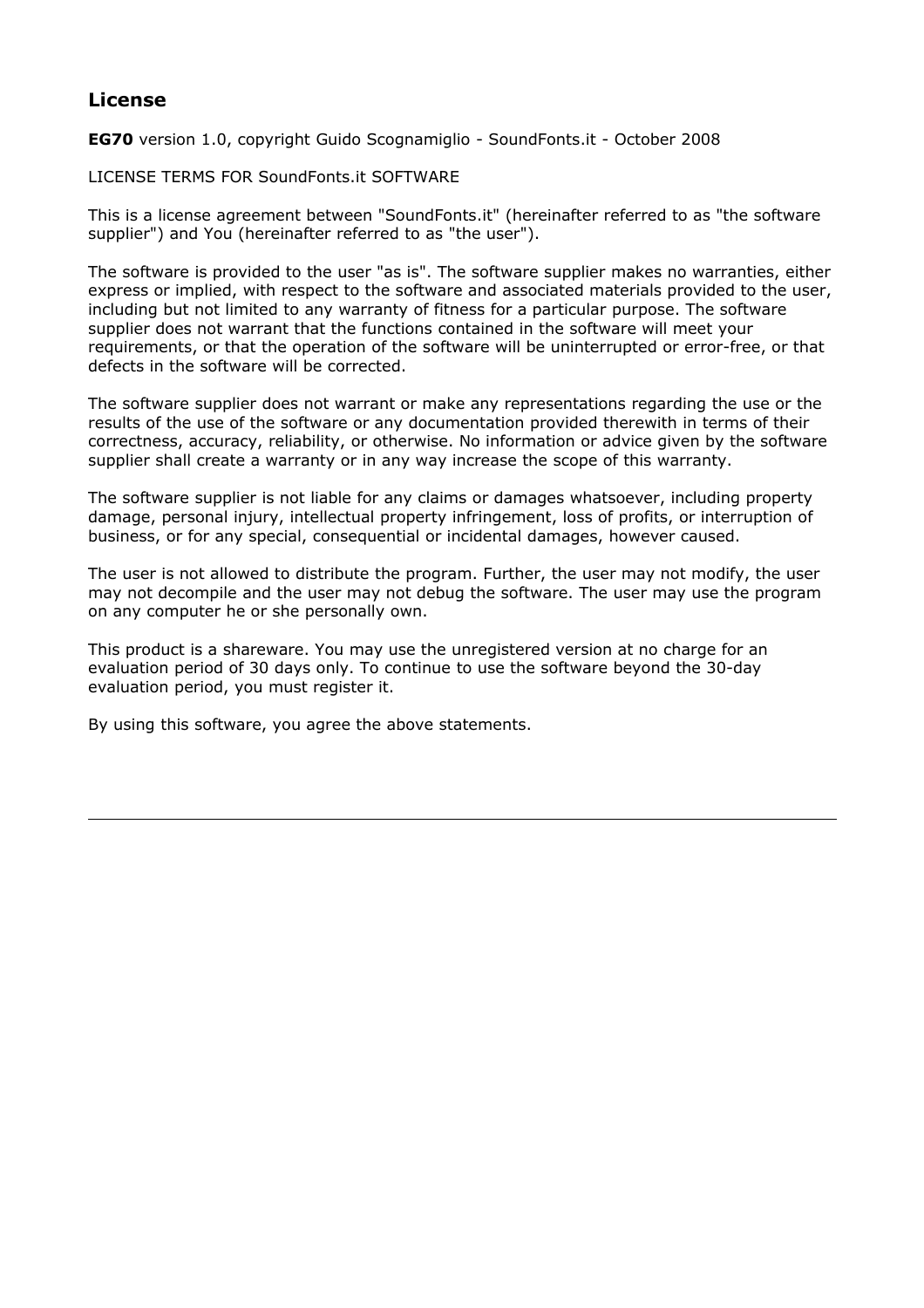# **System Requirements**

Minimum System Requirements:

- Microsoft Windows 98se/ME/2000/XP/Vista
- Intel Pentium 4 @ 3000 MHz or AMD Athlon @ 3000 MHz
- ◆ 128 Mb of RAM
- ◆ 4 Mb of free disk space
- An ASIO compatible sound card

**EG70** is a VST plug-in, and needs a VST host application to run. We recommend [EnergyXT](http://www.energy-xt.com/) or [Hermann Seib's VSThost / SAVIhost.](http://www.hermannseib.com/english/vsthost.htm)

# **Manual Installation**

Copy the file EG70.dll (or whatever it may have been renamed to, in case of future updates) to your VSTplugins folder, usually

**C:\Program Files\Steinberg\VSTPlugins\**

According to the VST host application you're using, you have to recall this plugin inside your open project.

In case you have bought a license, install it before running EG70 to prevent it from running in Demo mode.

The DEMO version shows a reminder screen at start-up for a few seconds, then plays a white noise for 2 seconds every 10. No limitations are applied soundwise.

#### **If you want to buy your license, please visit [www.SoundFonts.it.](http://www.soundfonts.it/)**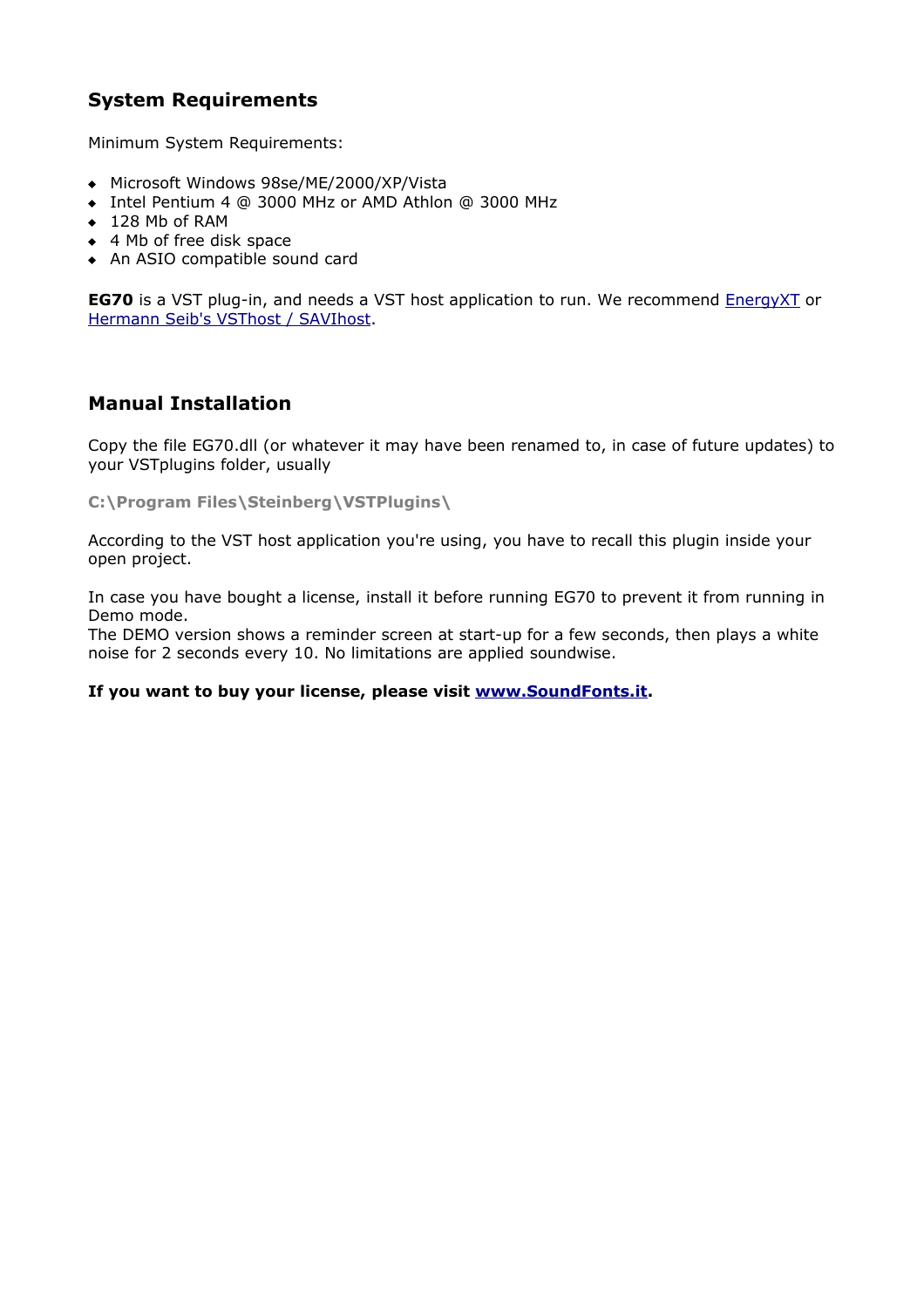#### **Premise: physical modeling vs. sampling**

Although physical modeling synthesis is a well known concept nowadays, it's good to point out some of the differences that make a modeled instrument, like a piano, preferred over a sampled one. As we all know, physical modeling is a technique to recreate acoustic phenomena in the digital world by means of math formulas and other complex algorithms, but in practice it takes the musician to a compromise: while samples offer true realism, being an actual photography of a specific sound, just like a photography a sampled sound stays still, never changes over time and doesn't react to external variations. On the other hand, a modeled sound may lack of realism or may be somehow imprecise regarding little details, but it's *alive*, does react to musician's playing style, adds color and vitality, is never static and takes full advantage of the power of modern digital systems.

Speaking of a piano, which is one of the most expressive instruments ever invented by humans, using samples is a bit of a contradiction. Can you quantize the dynamics of a piano and establish a limit? You can't. Can you consider all of the variables and combinations that may happen with different numbers of notes played in as many different situations? You can't. Can you create resonances using samples? You can't. This is why, sometimes, physical modeling can be preferable over sampling, so that the virtual gets closer and closer to the real.

Now let's have a look at how EG70 benefits from physical modeling. First thing: the polyphony. In EG70 you have a full polyphony of 73 notes. One note available per each single key. This could seem obvious but it isn't. Many times you see digital pianos with 88 keys but offering 128 or even 256 notes of polyphony. So, what's the point of having more notes than keys? Because with sampling you need a note per each sample playback. If you press the sustain pedal and hit the same key twice or more times, you employ a new voice each time, so you can even use all the available voices for a single key, because samples start playing one on top of another, summing phases and amplitudes, resulting in an unnatural behaviour for a piano.

In EG70, when you hold the sustain pedal down and hit the same key more times, the virtual hammer always strikes the same

(virtual) strings adding or subtracting vibrations according to the phase of the string in the very moment when it gets struck by the hammer. One key, one voice. This is exactly what happens in a real piano, and every time you hit the key you can hear subtle differences from other strikes of the same note. Also, this extends the *limit* of the 127 velocity values available in the MIDI protocol.



Another example: the resonances. A baby grand piano like the CP-70 has no soundboard, so the actual resonance is very limited, but still there are 131 strings that are free to vibrate when the dampers are released, 15 of which are large round-wound strings that produce a high number or overtones, and the last 8 keys (for a total of 16 strings) don't have dampers at all, and are free to resonate all the times. So, when the player keeps a key down when the note has reached a full decay, he's keeping the damper away from the string(s) setting them free to resonate if other keys are played. This is called "sympathetic resonance". When the sustain pedal is down, all dampers get away from the strings, so a single note played may spread its resonances through the whole harp. This is what happens in a real piano and in the CP-70 electric piano, and is perfectly emulated by EG70.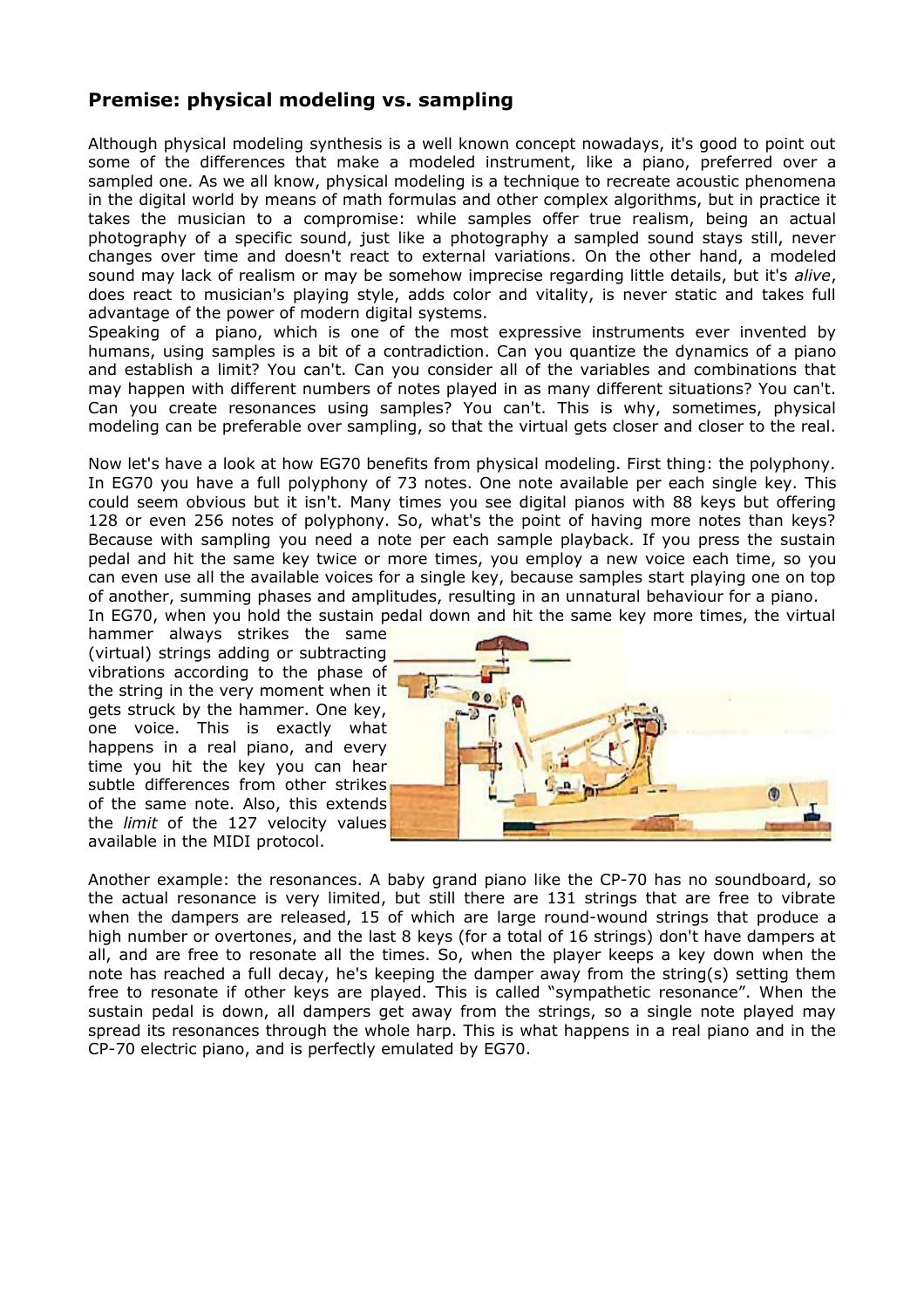# **Instrument Background**

The CP-70 was a portable electric piano invented during the seventies by the japanese company Yamaha, also makers of renowned fine classic grand pianos. It was made for the touring musician who wanted to take an acoustic piano on the stage. It's a rock solid instrument that splits into two parts for better transportability. The structure is based on the keyboard and mechanics of a classic grandpiano but with a smaller harp, less strings and shorter than a classic baby grand. There's no soundboard, and every note has its own piezoelectric pickup. The main preamplifier offers a basic 3-band equalizer and a tremolo effect. This piano had a significant role in the pop music of the seventies and the eighties, featuring in songs by well known musicians like Stevie Wonder, Genesis, George Duke, Simple Minds, etc. It is now back on the stage thanks to the british band "Keane", you can see it in the video of the song "Everybody's changing". Every modern digital keyboard offering a wide variety of timbres has a patch inspired to the sound of the CP piano, and sometimes it's still preferred in genres like rock and pop where the producers want a brighter and more prominent piano sound.



# **Plugin Description**

**EG70** is a physical modeling simulation of a CP-70 electroacoustic baby grand touring piano.

Main features:

- $\mathbf r$  Full Polyphony (73 notes)
- $\boldsymbol{\nu}$  Adjustable sympathetic resonances
- $\mathbf v$  Realistic response to keyboard dynamics
- $\boldsymbol{\nu}$  Adjustable global tuning
- $\mathsf{\nu}$  Four dynamic curves available
- $\mathsf{\nu}$  Realistic control panel with active EQ and Tremolo effect
- ✔ Stereo tremolo mode (auto-pan)
- $\boldsymbol{\nu}$  Adjustable note decay and release lengths
- $\mathbf v$  Built-in stereo digital reverb
- $\vee$  On-screen help tips and readout values
- $\mathcal V$  Low memory and CPU power needed
- $\mathcal V$  Easy MIDI-Learn feature

**EG70** has a very natural response to keyboard dynamics and to player's style. You'll hear the benefits of physical modeling mostly when the sustain pedal is in use. The sound is warm and metallic at the same time, unpredictable, rich and natural like only a real piano can be.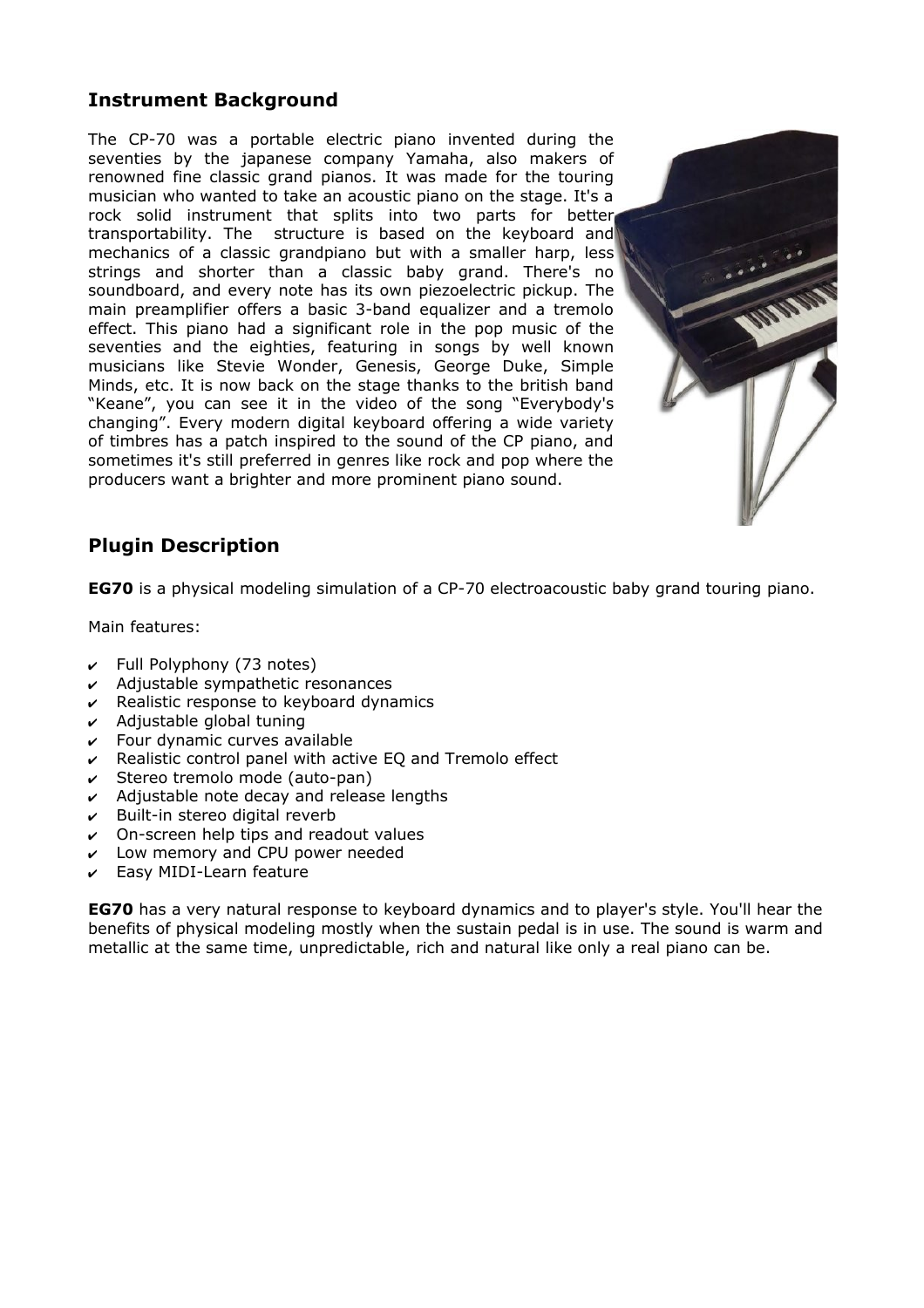#### **Panel Controls**

- **Volume, Bass, Middle, Treble**: These are the main controls of the piano section. Adjust the output volume and the 3-band active EQ like on the real instrument. Leaving all knobs at middle position leaves the sound unchanged;
- **Tremolo On/Off, Depth, Speed**: This is the tremolo effect. You can turn it off and on with the switch and adjust speed (from 0,8 to 10 Hz) and depth. Leaving depth at 0 has no effect on the sound. You can also switch to a stereo tremolo effect by setting the appropriate option in the Global Options menu (please refer to next chapter);
- **Piano Model: Decay, Release**: With these knobs you can adjust some of the most common parameters affecting the sound: the decay and release times. If you wish a longer sustained sound, adjust the decay time; use the Release knob to adjust the time needed to completely mute the note when a key is released (and the sustain pedal is released as well);
- **Piano Model: Reson.**: With this knob you can adjust the amount of global sympathetic resonaces. Keep in mind that you cannot exclude them completely, because they're part of the physical model and have a very important role in the generation of the sound;
- **Digital Reverb: Level**: Use this knob to turn the Digital Reverb effect on or off, and to adjust its volume. The dry sound will stay unchanged while the reverb will be added on top of it;
- **Digital Reverb: Size, Decay**: With these two knob you can model your virtual ambience. Size will establish the size of the environment into which the echo reflections will happen, and Decay establishes how long the echoes will last;
- **Digital Reverb: Spread**: You can use this knob to pass from a mono reverb to a wide stereo effect, resulting in a very natural and pleasant ambience effect. Please note that moving this knob may cause some glitches in the sound, so it is advisable to not move this knob while playing;
- **Digital Reverb: Tone**: A virtual environment can be made of different materials that affect the colour and the decay factors of the reverb sound. Use this knob to adjust this aspect according to your tastes.

#### **Global Options Menu**

Here you can set a few options stored globally:

- **Tuning**: set the global tuning ranging from A=437Hz to A=443Hz where A=440Hz is the default setting. You can choose between Equal Temperament and Stretched Tuning, which is the kind of tuning most used for pianos;
- **Velocity curve**: choose the one that matches your MIDI keyboard and your playing style;
- **Wood Noise Level**: adjust the level of the audible noise produced by the wooden hammers that accompany each note;
- **Pedal Noise Level**: adjust the level of the noise produced when the sustain pedal is pressed or released;
- **Tremolo Mode**: You can switch between a mono tremolo (default) or a stereo autopanner.